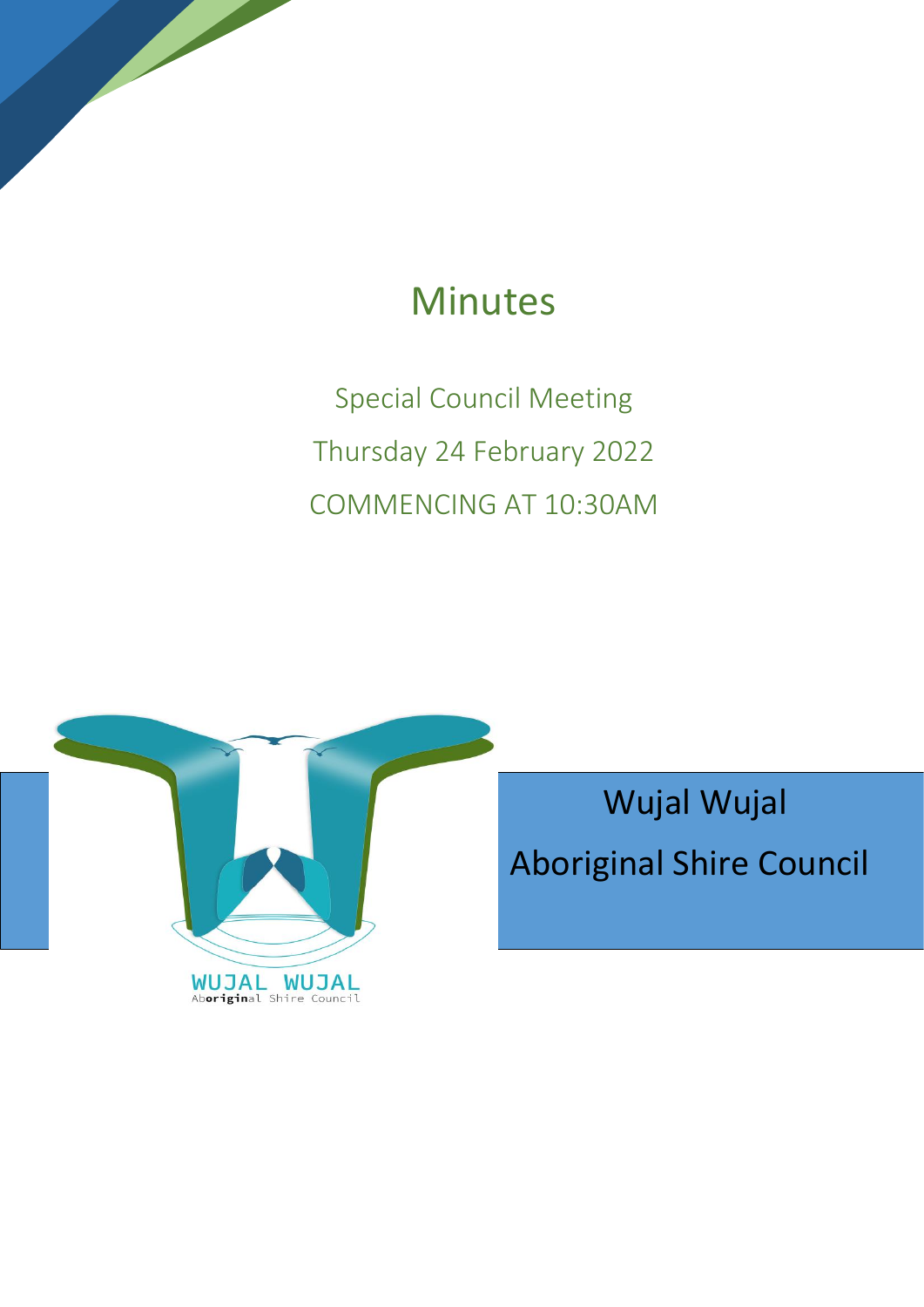

WWASC COUNCILLORS

Councillor Bradley Creek, Mayor Councillor Vincent Tayley, Deputy Mayor Councillor Robert Bloomfield Councillor Regan Kulka Councillor Vanessa Tayley

WWASC holds Special Council Meetings when required to deal with matters that can not wait for the next monthly ordinary Council meeting

The attendance of all councillors is requested.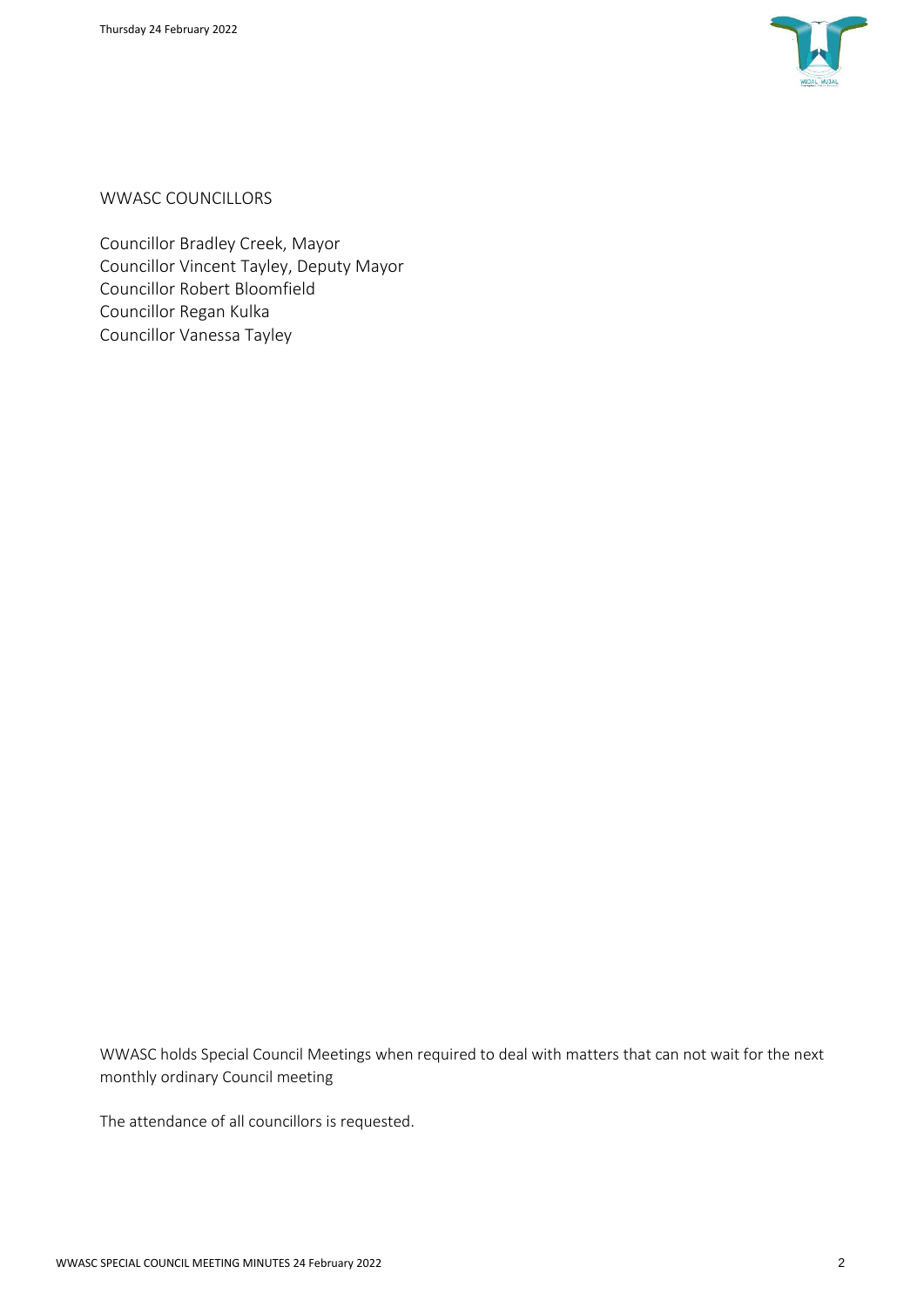

## ORDER OF BUSINESS

- 1 [WELCOME / MEETING OPENED](#page-3-0)
- 2 [ATTENDANCE / APOLOGIES](#page-3-1)
- 3 [COUNCILLOR OBLIGATIONS/DECLARATION OF INTERESTS](#page-3-2)

Declaration of Material Personal Interest (MPI) on any item of business Declaration of Conflict of Interest on any item of business Registers of Interest

#### 4 [OPEN BUSINESS](#page-3-3)

- 4.1 Purpose of meeting
	- 4.1.1 Dept Local Government Working Capital Facility to convert to a 10 year fixed rate loan – Authorised signatories require to be appointed by resolution.
- 5 MEETING CLOSE